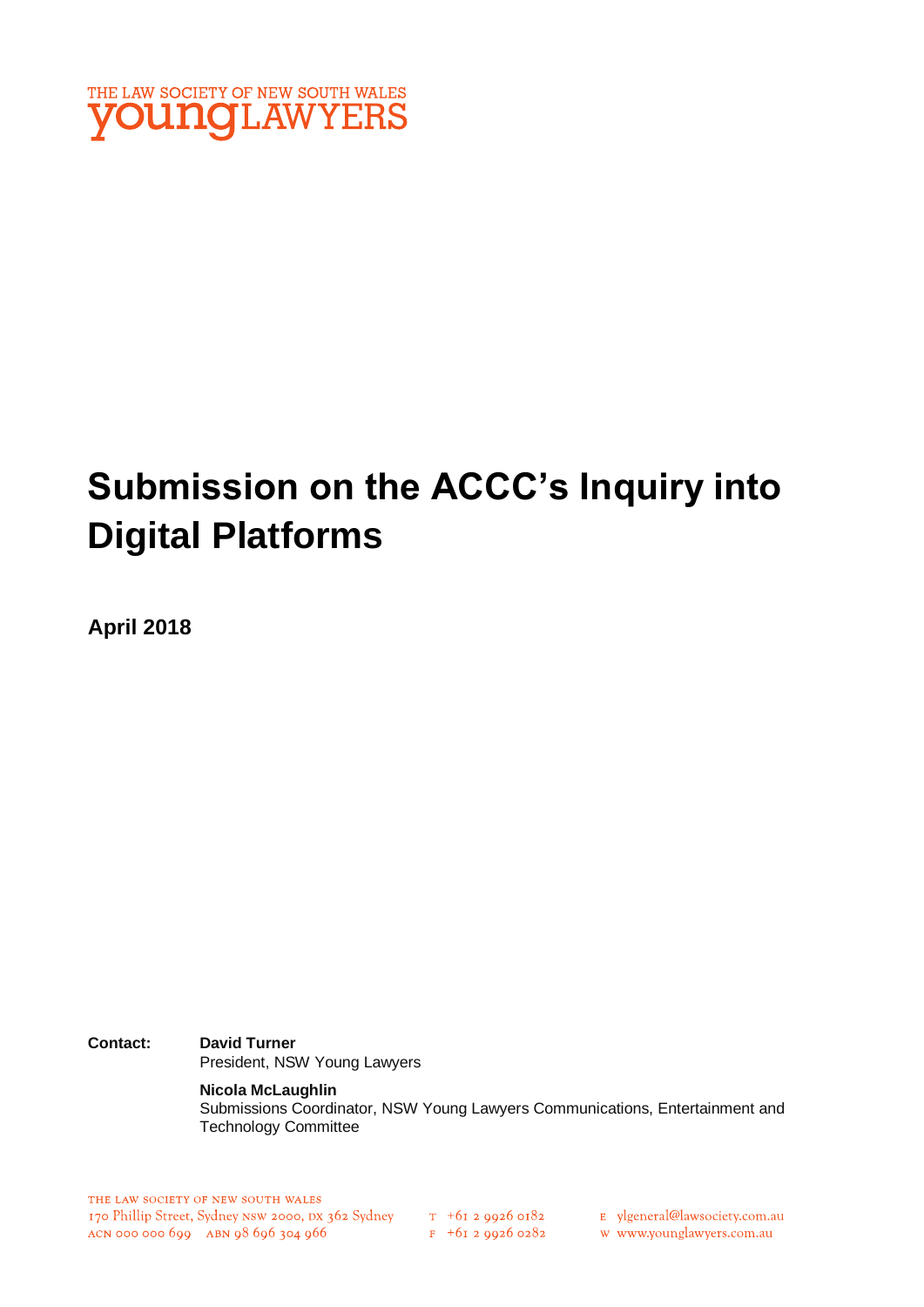

| <b>Managing Editor:</b> | Nicola McLaughlin     |
|-------------------------|-----------------------|
| Editors:                | Calli Tsipidis        |
|                         | Michael Tangonan      |
| <b>Contributors:</b>    | Alexander Field       |
|                         |                       |
|                         | Caitlin Meade         |
|                         | Dara MacDonald        |
|                         | Erika Ly              |
|                         | Eva Yi Lu             |
|                         | Gabrielle Sheehan     |
|                         | <b>Hope Williams</b>  |
|                         | Lee Elsdon            |
|                         | <b>Rachel Worsley</b> |
|                         | Sheenae LeCornu       |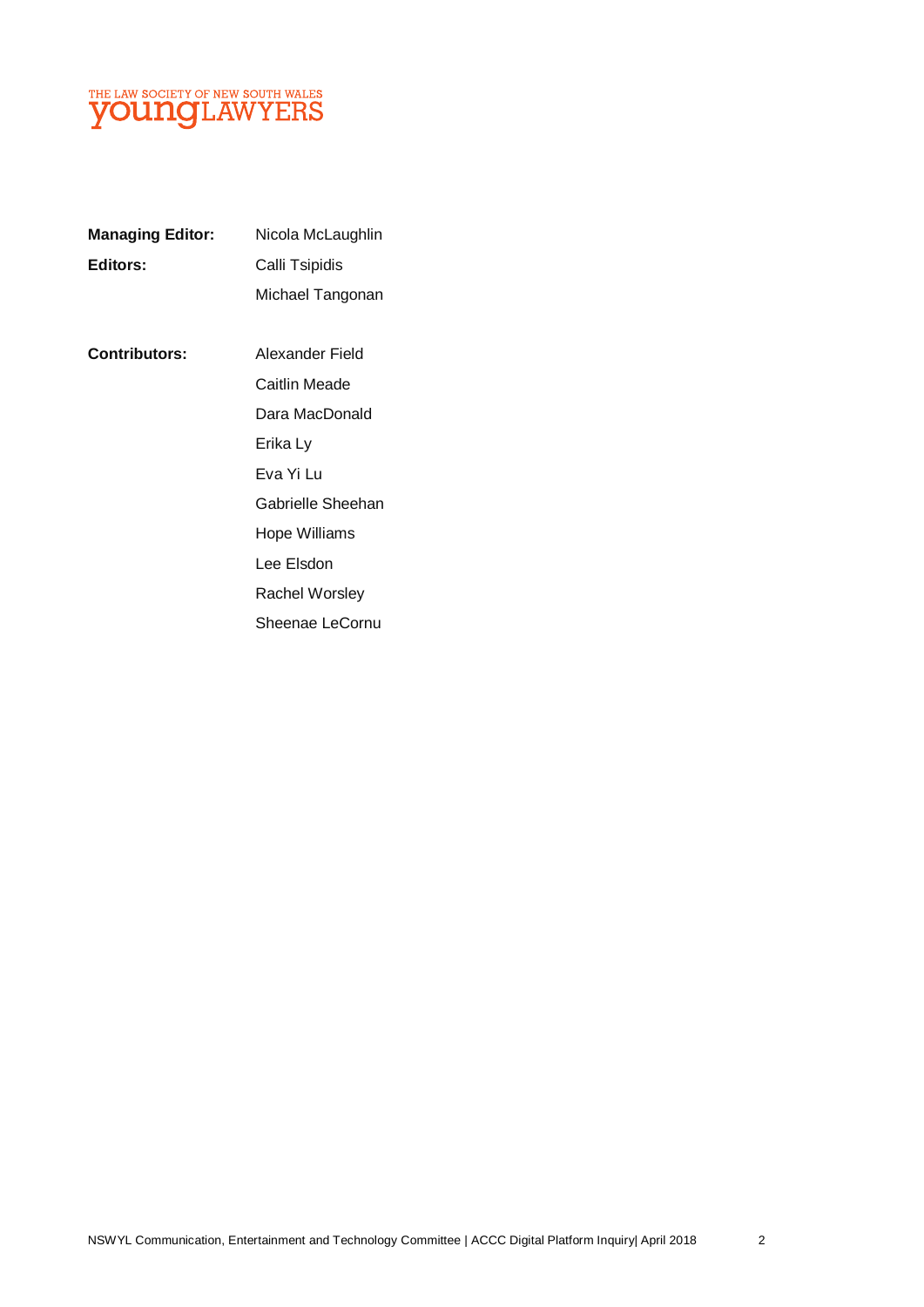

# The NSW Young Lawyers Communications, Entertainment and Technology Law Committee make the following submission in response to the ACCC's Digital Platforms Inquiries.

NSW Young Lawyers is a division of The Law Society of New South Wales. NSW Young Lawyers supports practitioners in their professional and career development in numerous ways, including by encouraging active participation in its 15 separate committees, each dedicated to particular areas of practice. Membership is automatic for all NSW lawyers (solicitors and barristers) under 36 years and/or in their first five years of practice, as well as law students. NSW Young Lawyers currently has over 15,000 members.

The Communications, Entertainment and Technology Law Committee (**CET Committee**) of NSW Young Lawyers aims to serve the interests of lawyers, law students and other members of the community concerned with areas of law relating to information and communication technology (including technology affecting legal practice), intellectual property; advertising and consumer protection; confidential information and privacy; entertainment; and the media. As innovation inevitably challenges custom, the CET Committee promotes forward thinking, particularly about the shape of the law and the legal profession as a whole.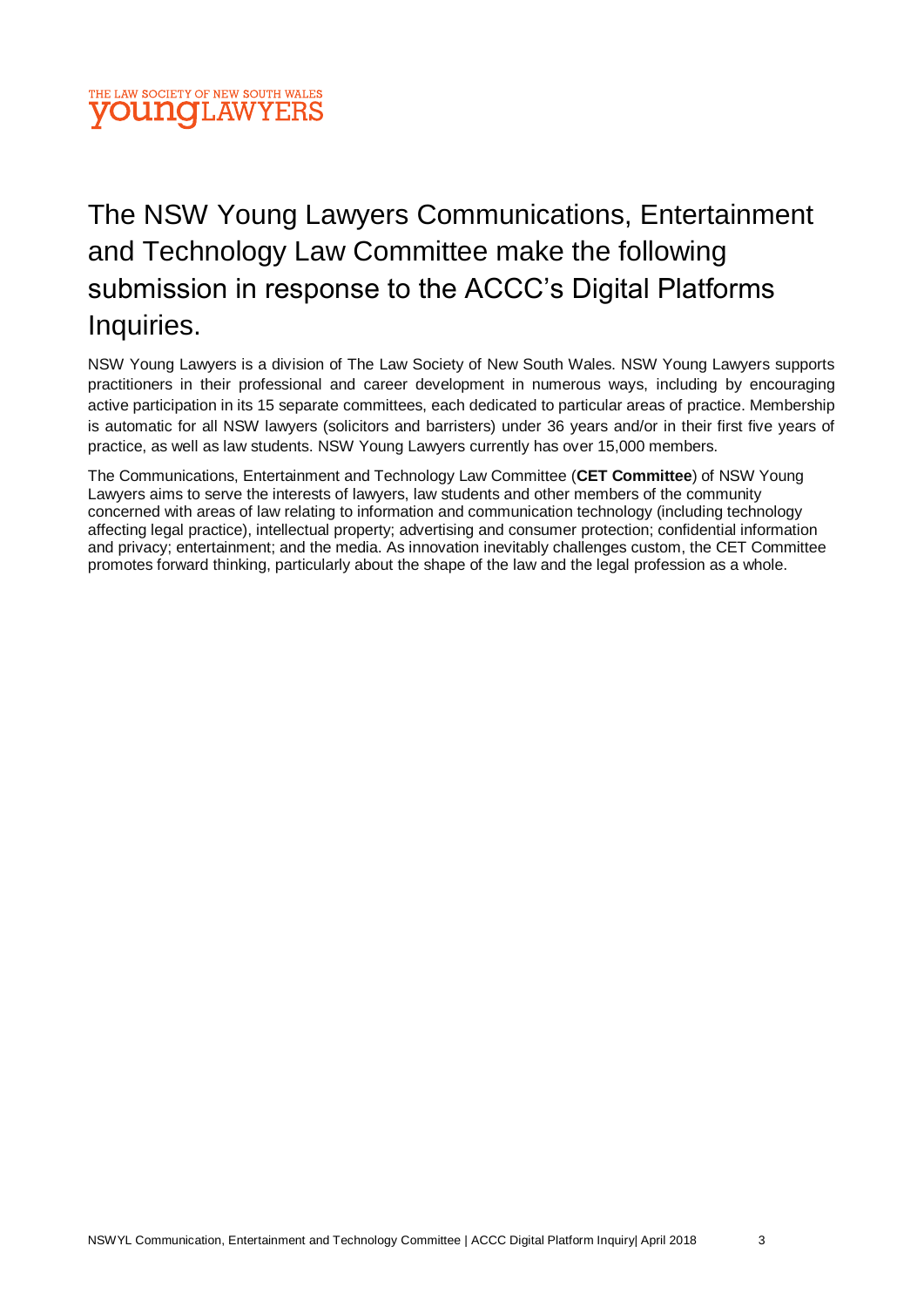# **Introduction**

The emergence of Digital Platforms (as defined in the ACCC's issue paper) has created a new global marketplace. Many of the questions in the ACCC's issues paper overlap to some degree with other questions in the issues paper. To address this overlap, the Committee has chosen to respond to the ACCC in the following manner:

- 1. First the Committee will address the fact that the Digital Platforms created a new marketplace.
- 2. Secondly, the Committee will address how two distinct groups, mainly *consumers* and *advertisers,* interact with this new marketplace and the impacts the marketplace imposes on these groups.
- 3. Thirdly, the Committee will address how the interaction between Digital Platforms, *advertisers* and *consumers* impacts *traditional media organisations* and *media content creators*. Specifically looking at:
	- Impacts on the creation of news and journalism;
	- Impacts on distribution; and
	- How traditional media organisations and media content creators are dealing with the new, interactive manner of their industry.

For simplicity, *consumer, advertisers, traditional media organisations* and *media content creators* will be collectively referred to as **Secondary Parties**.

The Committee acknowledges that the Secondary Parties does not constitute an exhaustive list of parties affected by the emergence of Digital Platforms. It also notes that, for the purpose of this submission, references to:

- **"Advertisers"** will be limited to *advertising agencies* and *businesses*;
- **"Consumers"** will be limited to private individuals using Digital Platforms for private use;
- **"Traditional Media Organisations" (TMOs**) will be limited to major media organisations such as Fairfax Media Ltd, News Corp Australia and Bauer Media Ltd.

The Committee asks that the findings in our submission be considered as an **example** of *how* Digital Platforms have and continue to impact Secondary Parties.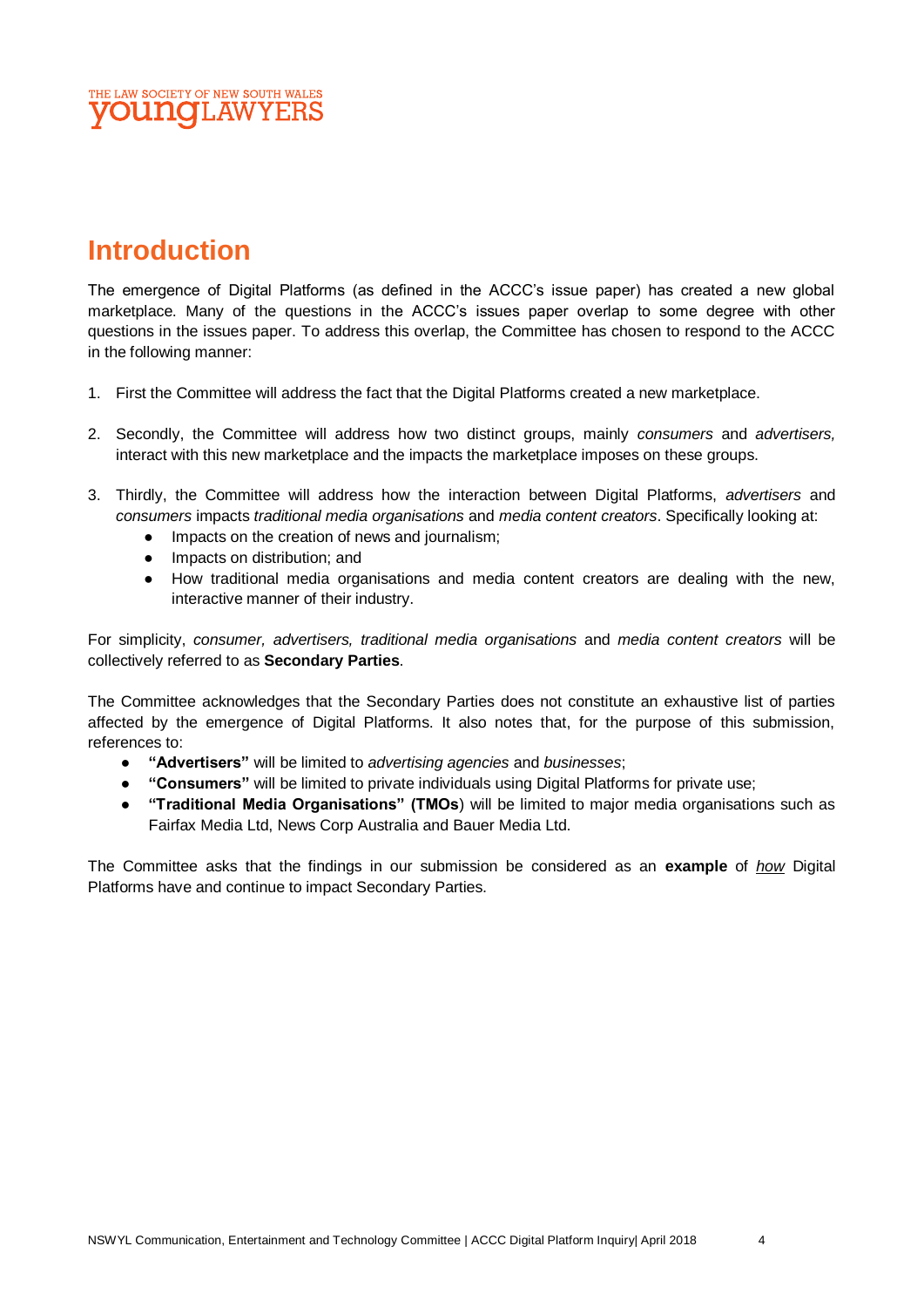

# **A. The Creation of the New Digital Marketplace**

- 1. The Committee acknowledges that the rapidly evolving, dynamic nature of Digital Platforms has made market boundaries difficult to define. Their incremental innovation has allowed them to expand and apply their services upon different industries such as the media, entertainment, hospitality and retail industries. For example, TMOs were once in control of all functional levels of the supply of news and journalism. Now, Digital Platforms have impacted the supply of news by not only making information faster to access but allowing Secondary Parties to interact with Consumers. In the Committee's view, consideration should also be given to Digital Platforms that are not presently operating in the market but may enter the market in the foreseeable future.|
- 2. The Committee is of the view that an assessment of the market power of Digital Platforms requires consideration of the following elements:
	- a) Number of Consumers on each platform;
	- b) The frequency of Consumers switching between platforms; and
	- c) The value of Consumer data.

 $\overline{a}$ 

#### **Number of Consumers: understanding its strength and value**

- 3. Digital Platforms are not solely competing based on price. They compete for the Consumer's attention.
- 4. A Digital Platforms' value increases as more Consumers join or interact with its services. A platform's value increases with more active users. Conversely, as more users leave a platform, the less attractive that platform is to Secondary Parties. This phenomenon is called "*network effects*". An example of network effects *shifting* a market power in the digital space was seen between 2008 to 2009 when Facebook surpassed Myspace as the preferred social network.<sup>1</sup> This historical example suggests that the digital market in its infancy could not sustain multiple social media platforms that performed largely the same function.<sup>2</sup> However, the increase in consumers in the current social media marketplace has given room for the emergence of multiple, competing social media platforms to co-exist. This demonstrates that the phenomenon of network effects still rings true as a determinant of market power.

### **The "cost" of switching between Digital Platforms**

5. Reviewing the extent to which Consumers use a platform exclusively may also assess a Digital

<sup>&</sup>lt;sup>1</sup> Nestor Duch-Brown, 'The Competitive Landscape of Online Platforms' (JRC Digital Economy Working Paper 2017-04, European Commission, 2017) 20.

<sup>2</sup> Gwangjae Jung and Byungtae Lee, 'How did Facebook Outspace Myspace with Open Innovation? An Analysis of Network

Competition with Changes of Network Topology' (Paper presented at the *Pacific Asia Conference on Information Systems*, Queensland University of Technology, 9 July 2011) 10 <http://aisel.aisnet.org/pacis2011/88/>.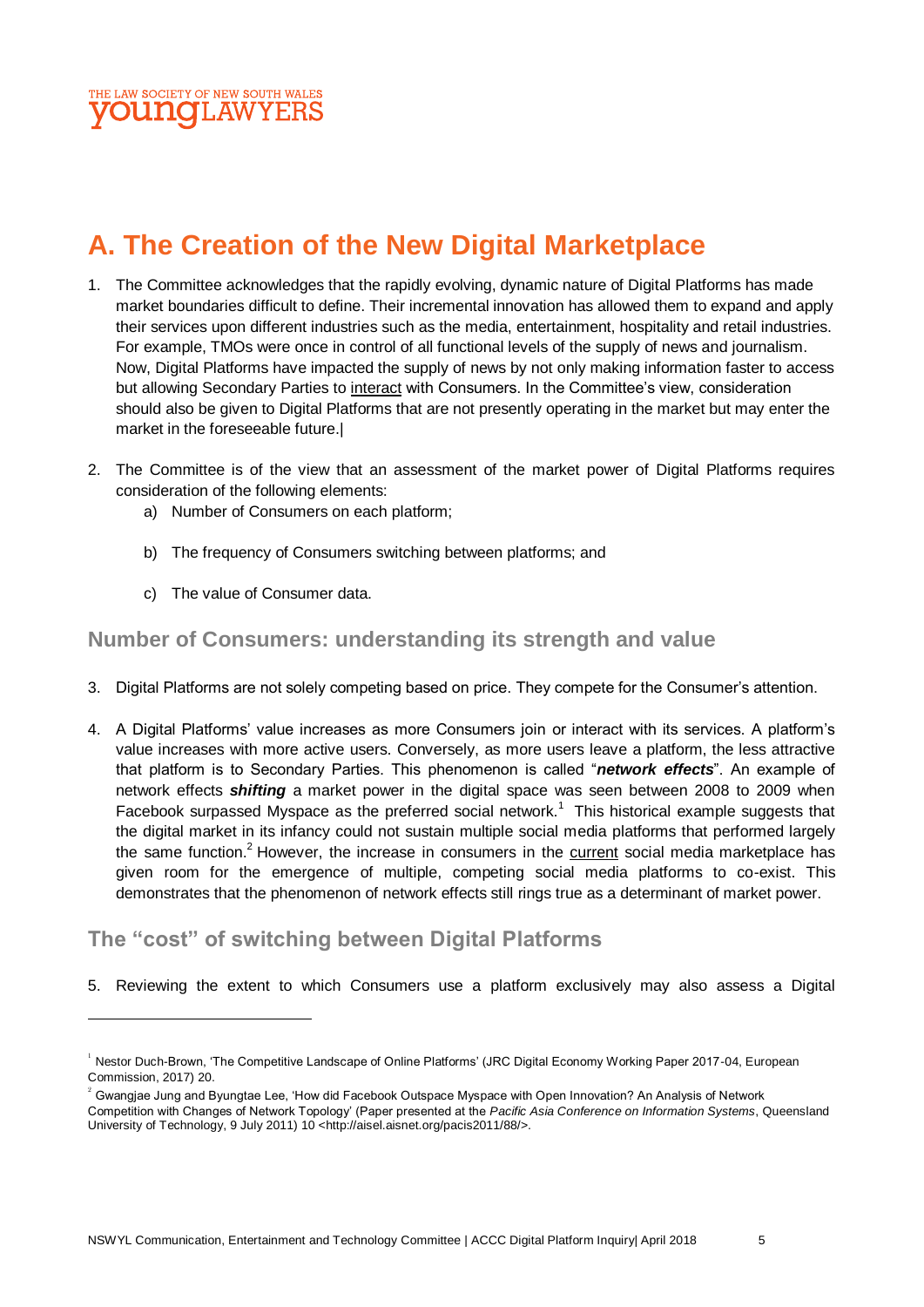

Platform's market power. The cost to switch between Digital Platforms is often relatively low for Consumers when compared to switching between other services, given how easy it is to transition from one Digital Platform to another (though the Consumer's perception of the value of any content curated on one Digital Platform may operate as a disincentive to transition, if that content would be lost in the process).

- 6. Using Apple's digital content aggregator application, 'News' as an example (the **News App**), a Consumer can easily decide to stop using this application either by:
	- a) Opting to use another application providing a similar service; or
	- b) Access the content directly from the TMO's website.
- 7. However the more the Consumer frequents the News App, the more data the application can collect about the consumer's preferences. Apple then uses this data to provide the Consumer with a personalised news service. This personalised service may have the ability to deter the Consumer from abandoning the News App. This does not mean that Consumers cannot engage and use multiple Digital Platforms. In fact, a survey conducted by the Pew Research Centre in the USA found that 73% of Twitter and 77% of Snapchat Consumers also used Instagram.<sup>3</sup> Additionally, the 2017 Sensis Social Media Report found that of the 94% of Consumers who used Facebook between 2013-2017, roughly 86% of those Consumers also used Instagram or Snapchat respectively.<sup>4</sup>
- 8. Digital Platforms have recognised that it is valuable for Consumers to be able to switch between platforms, which is reflected in the functionality of those platform; users are able to connect their Instagram accounts to their Facebook accounts, for example. Additionally, digital subscribers of print media sources have cross-subscription access across the mastheads. For example, *D*a*ily Telegraph*  Subscribers can also access *Heard Sun* and *Courier Mail* online. Furthermore, Digital Platforms crosspromote other Digital Platforms, to further enhance and enable cross-customer access between one another. This is illustrated by the use of Facebook, Twitter and Google accounts as shortcuts for the creation of new online accounts with digital print subscriptions.

#### **The value of data**

- 9. Data on consumer behaviours and preferences is a valuable asset. Accordingly, new entrants to the digital marketplace are less appealing to advertisers given an established platform's access to data.<sup>5</sup>
- 10. Established platforms such as Facebook and Google have a more sophisticated catalogue of Consumer data. Established platforms can therefore leverage their catalogue of Consumer data to Advertisers and further provide Consumers with targeted advertising.<sup>6</sup> New entrants to the digital marketplace may limit

<sup>3</sup> Aaron Smith and Monica Anderson, *Social Media Use in 2018* (1 March 2018) Pew Research Centre <http://www.pewinternet.org/2018/03/01/social-media-use-in-2018/>.

<sup>4</sup> Sensis, *Sensis Social Media Report 2017* (22 June 2017) 17 <https://www.sensis.com.au/about/our-reports/sensis-social-mediareport>.

<sup>5</sup> Florence Thepot, 'Market Power in Online Search and Social Networking' (2013) 36(2) *World Competition* 195, 204.

<sup>6</sup> Jonathan Crowl, '*In the Future of Social Media, Will Every Platform Look the Same*?'(12 October 2017)*ContentStandard*, 12 October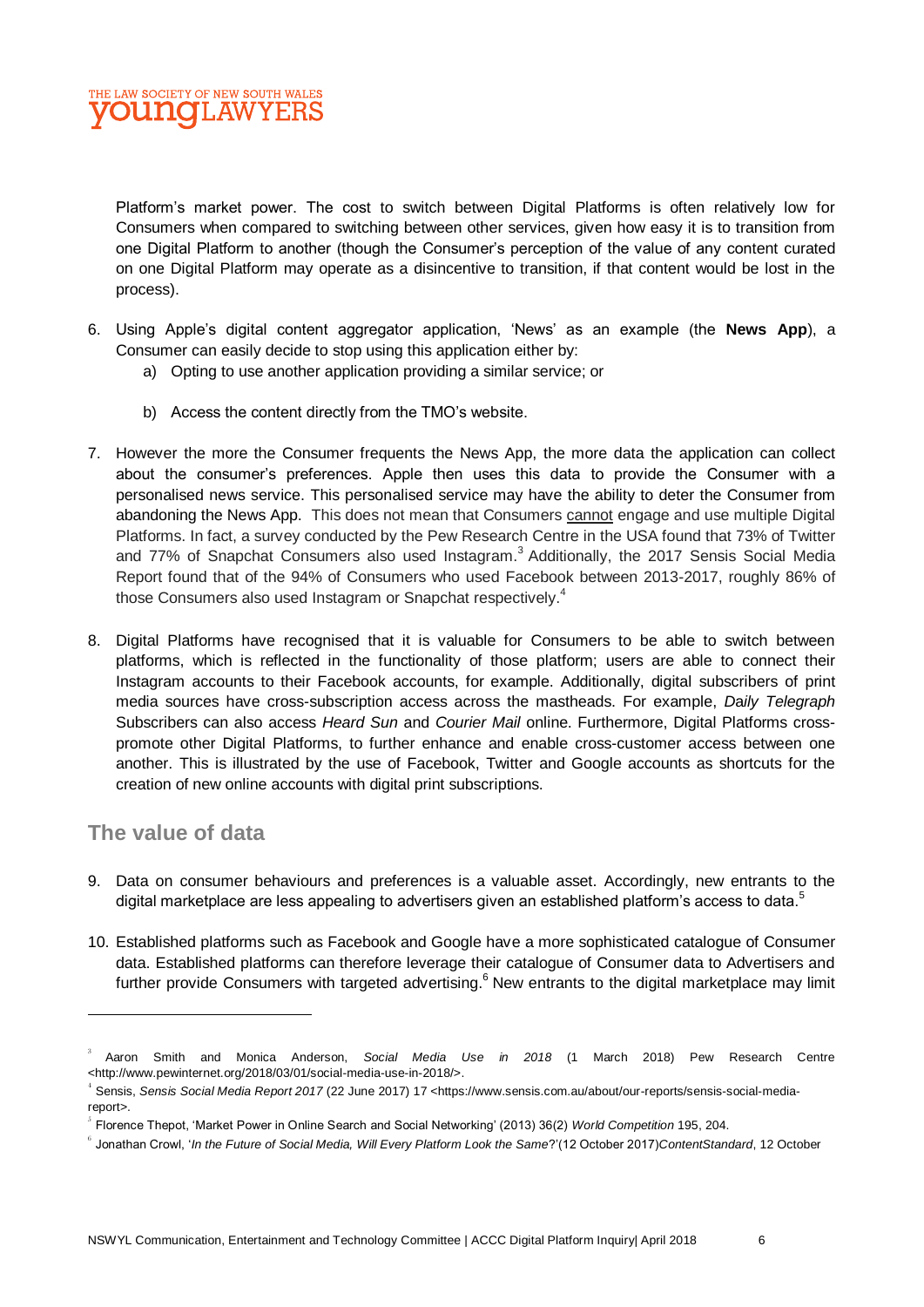the power of existing platforms, on the condition that those new entrants can provide competitive services.

- 11. The Committee notes that Consumer data is non-exclusive, and the use of such data by one Digital Platform does not extinguish the data's value. However, Consumer data can be time sensitive. Therefore the value of data has the potential to diminish rapidly.
- 12. The value of data has also been recognised by legislative and regulatory bodies as an uncapped source of transferable and commercially valuable content – pertinently exemplified by the EU General Data Protection Regulation (*GDPR*).<sup>7</sup> The GDPR has expanded the rights of Consumers' by allowing a right to data portability – that is, a right for the personal data provided by Consumers to 'controllers' (e.g. Digital Platforms) to be transmitted to other 'controllers'. Notably, there is no equivalent right in Australian privacy laws. <sup>8</sup> The GDPR therefore has recognised the value of data to both Digital Platforms *and* Consumers but has empowered Consumers to take control of their personal data – through enabling requests for erasure and greater transparency – creating a greater awareness of what Consumer information is available to 'controllers' and by facilitating easier ways to 'switch' between platforms.
- 13. Conversely, this means that 'controllers', including Digital Platforms, may lose valuable Consumer data when requested to 'port' this over to other 'controllers' – equating to a significant commercial loss. The GDPR's enactment will undoubtedly affect Australian organisations that provide goods or services in the EU. It is therefore not unlikely that similar data protections may soon need to be addressed in the Australian Digital Platform marketplace.

#### **Submissions:**

- 14. The Committee notes that the ongoing investigation by Germany's Federal Cartel Office in relation to Facebook's terms of service for gathering user data is likely to provide insights relevant to the Commission's inquiry. The Committee is of the view that user agreements, which permit exclusive licensing or access to user data should be given further scrutiny.
- 15. Market power in the digital marketplace should be assessed over the course of several years, as it can take time for a Digital Platform to attract enough users to be a viable competitor to existing Digital Platform.

# **B. Impacts on Consumers**

**Terms and Conditions of using Digital Platforms**

<sup>2017 &</sup>lt;https://www.skyword.com/contentstandard/marketing/future-social-media-will-every-platform-look/>.<br><sup>7</sup> P J Y - QPPP T - T - "/ / P / P - / / <sup>17</sup> - / - / O - / - / - Q - / - / - / - (9 M - 9947)

Deloite, *GDPR Top Ten #1 Data Portability, Legal Obstacle or Opportunity* (8 May 2017)

<https://www2.deloitte.com/nl/nl/pages/risk/articles/gdpr-top-ten-1-data-portability.html>

<sup>8</sup> Office of the Australian Information Commissioner ("**OAIC**"), *Australian businesses and the EU General Data Protection Regulation,*  (March 2018) https://www.oaic.gov.au/resources/agencies-and-organisations/business-resources/privacy-business-resource-21 australian-businesses-and-the-eu-general-data-protection-regulation.pdf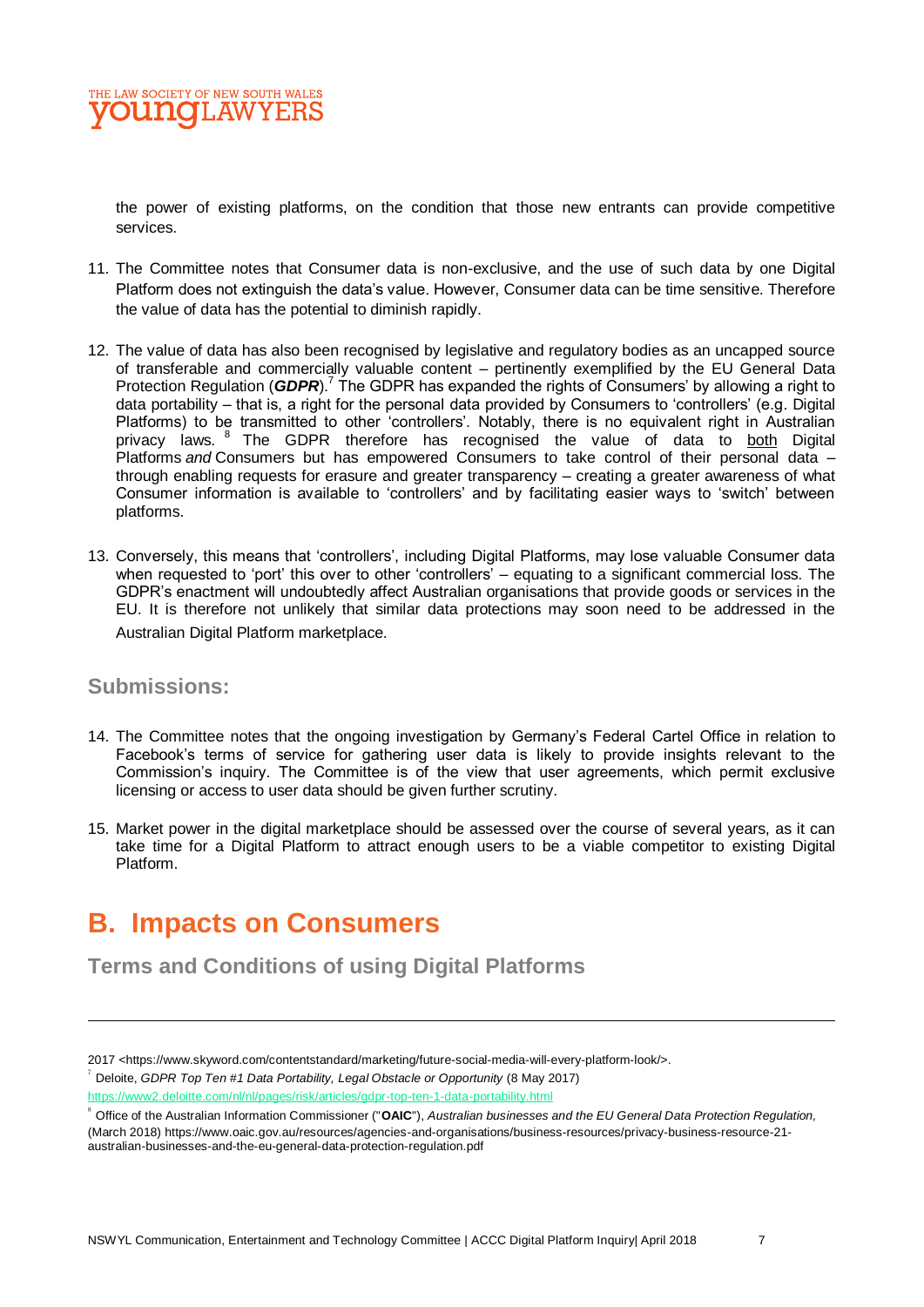

- 1. Digital Platforms are not gifting their services to Consumers. Whilst one of the benefits of Digital Platforms is that they are normally relatively available and free, Consumers are effectively 'paying' for their services with data and the time that they are exposed to branded and sponsored content.
- 2. The terms and conditions of Digital Platforms generally cover privacy rights, intellectual property rights and data collection. In most instances, Consumers agree to use Digital Platforms in exchange for giving Digital Platforms access to certain data. For example, Google collects information including device information, log information, location information and local storage data as a condition of use of the application.<sup>9</sup>
- 3. Even if collection of data is considered part of the effective price paid by Consumers to use the Digital Platforms, without completely understanding what data and how their data is being used and to what end, Consumers may not completely understand the trade-off they make by giving up their data (and privacy) to use the Digital Platforms.

### **Privacy Implications**

- 4. Consent, under the *Privacy Act 1988* (Cth) (**Privacy Act**) means "express consent or implied consent".<sup>10</sup> The Office of the Australian Information Commissioner (**OAIC**) in its guidelines to the Australian Privacy Principles (**APPs**) provides that the four key elements of consent are:
	- a) The individual is adequately informed before giving consent;
	- b) The individual gives consent voluntarily;
	- c) The consent is current and specific; and
	- d) The individual has the capacity to understand and communicate their consent.<sup>11</sup>
- 5. In order for there to be informed consent, the Consumer must be aware of the implications, in this context, providing their personal data, or withholding consent for such data to be used as an asset to digital platforms. The OAIC states that an organisation should ensure that an individual is "properly and clearly informed about how their personal information will be handled so that they can decide whether to give consent. The information should be written in plain English, without legal or industry jargon".<sup>12</sup>
- 6. However the premise that there is a requirement for Digital Platforms to obtain consent to collect and use Consumer's data, appears to be faulty.
- 7. Under APP 6 of the Privacy Act, an organisation can use or disclose a Consumer's personal information if it is for the *primary purpose* for which it was collected.<sup>13</sup> An organisation will only need to obtain

<sup>&</sup>lt;sup>9</sup> Google, *Privacy Policy* (18 December 2017) <https://policies.google.com/privacy>.

<sup>&</sup>lt;sup>10</sup> *Privacy Act 1988* (Cth) s 6(1) (definition of 'consent') ('*Privacy Act*').

<sup>11</sup> Office of the Australian Information Commissioner ("**OAIC**"), *Chapter B (Key Concepts) of the APP Guidelines* (March 2015) 9 <https://www.oaic.gov.au/resources/agencies-and-organisations/app-guidelines/chapter-b-app-guidelines-v1.2.pdf>.

 $^{12}$  Ibid 11.

<sup>&</sup>lt;sup>13</sup> Privacy Act sch 1 APP 6.1.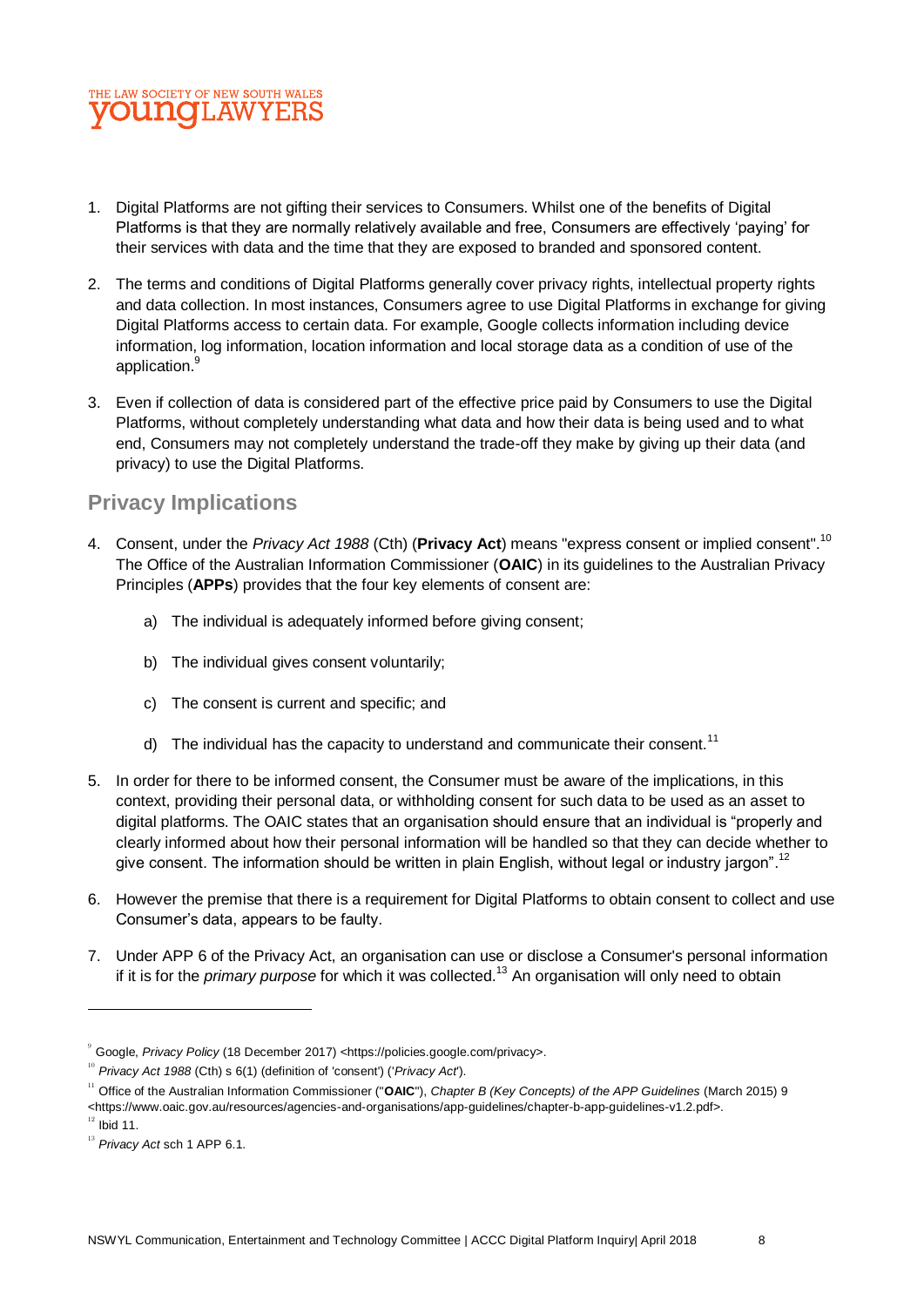

consent if it wishes to use or disclose personal information for *purposes other than the primary purpose* (known as secondary purpose).<sup>14</sup> This generally means that if the primary purpose is to provide content or advertising services, there is no need for the organisation to obtain consent. Instead, they are only required to notify Consumers of these primary purposes along with other specific matters in accordance with APP 5.

- 8. Compliance with APP 5 usually requires 'collection statements' to be provided at the time of or as soon as practicable after the personal information has been collected. The collection statement should also refer to and include a link to the organisation's privacy policy.
- 9. The Privacy Act only applies to agencies and organisations.<sup>15</sup>

#### **Whether Consumers are entering into unfair contracts**

- 10. Chairman of the ACCC, Rod Sims, in a recent speech at the Global Food Forum in March 2018, reportedly suggested that by signing up to Facebook, Consumers may be unwittingly signing unfair contracts.<sup>16</sup> This is not the first time a competition regulator has criticised the Digital Platforms of unfair contract practices. The European Commission has requested that Google, Facebook and Twitter amend their Terms of Services to address unfair terms and conditions.<sup>17</sup>
- 11. The 2017 Australian Community Attitudes to Privacy Survey found that only a third of people were willing to readily trade personal information for benefits such as rewards or better customer service and nearly six in ten Australians have decided not to deal with an organisation due to privacy concerns.<sup>18</sup> No doubt there will be an increase in the latter due to the recent Facebook Cambridge Analytica scandal.<sup>19</sup> Facebook announced its intention to make its privacy settings more accessible to Consumers and provide explanations about how data tools are used in future.<sup>20</sup>

### **Consumers slowing turning their minds to use of their personal data**

12. The Committee also acknowledges that Consumers are collectively turning their minds to *how their data is used* and *to what extent* the Digital Platforms exploit their data for commercial gain. This was seen in a

 $\overline{a}$ 

 $^7$  European Commission, 'The European Commission and Member States Consumer Authorities Ask Social Media Companies to Comply with EU Consumer Rules' (Press Release, 17 March 2017) <http://europa.eu/rapid/press-release\_IP-17-631\_en.htm>.

<sup>19</sup> CBS News, #DeleteFacebook Trends amid Cambridge Analytica Scandal (21 March 2018)

<sup>20</sup> Aric Jenkens, 'Facebook Just Revealed 3 Major Changes to Its Privacy Settings', *Time*

 $14$  Ibid sch 1 APP 6.1(a).

<sup>15</sup> *Privacy Act 1988* (Cth) s 7(1).

<sup>&</sup>lt;sup>16</sup> Caleb Triscari, *Sims Suggests Facebook Users Enter into Potentially Unfair Contracts* (28 March 2018) Smart Company <https://www.smartcompany.com.au/marketing/social-media/accc-chair-rod-sims-suggests-facebook-contracts-unfair/>.

<sup>18</sup> OAIC, *Australian Community Attitudes to Privacy Survey 2017* (May 2017) 25 <https://www.oaic.gov.au/engage-with-us/communityattitudes/australian-community-attitudes-to-privacy-survey-2017>.

<sup>&</sup>lt;https://www.cbsnews.com/news/deletefacebook-trends-amid-cambridge-analytica-scandal/>.

<sup>(</sup>online), 28 March 2018 <http://time.com/5218395/facebook-privacy-settings-changes-cambridge-analytica/>.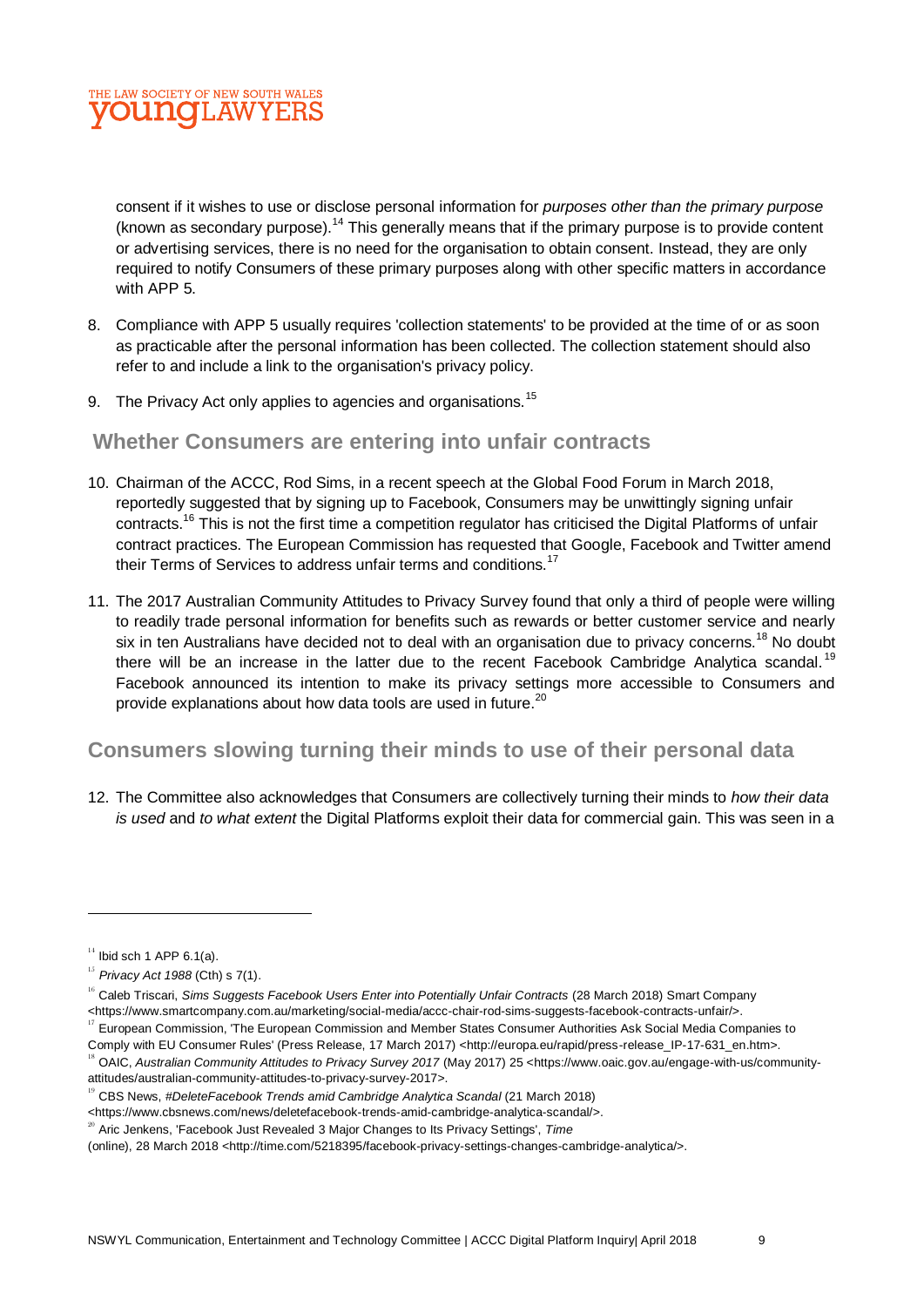

recent survey conducted by Deloitte in 2017, where more than 80% of participants believed that Digital Platforms use their personal data.<sup>21</sup>

- 13. This is not to say that the collection of data does not provide benefits to Consumers. The inherent Consumer "benefit" in collecting such data is to provide the Consumer a more personalised experience, such as the personalisation of what news stories appear on their chosen news application. However, the personalisation of journalistic content through data collection may mean the Consumer is exposed to a narrower range of content. The effect of this personalisation depends on the preferences of the Consumer. Firstly, there is a class of Consumer who is aware that their exposure to content is narrowed and is content only put forward to them as a consequence of their selective engagement with content. By contrast, there is a class of Consumer who is not aware that their data is being used to personalise their Consumer experience in such a way that they are only exposed to one side of a debate or issue. The issue with this form of news consumption is that a Consumer will only see content that appeals to their already formed pre-conceived view - they do not get the opportunity to be subjected to other viewpoints and objective contents. For example, before Digital Platforms entered the news and journalism industry, Consumers could purchase the newspaper and select which articles to read. Sometimes they may see articles, the content or thesis of which they would not have turned their mind to but for leafing through the actual pages in the publication. The personalisation of content for Consumers on Digital Platforms mitigates the chance of the Consumer informing themselves on issues that are not a part of their existing reading habits.
- 14. As of 5 April 2018, the OAIC has "opened a formal investigation into Facebook, following confirmation from Facebook that the information of over 300,000 Australian users may have been acquired and used without authorisation".<sup>22</sup>

#### **Submissions:**

 $\overline{a}$ 

15. In an environment where there is often no express requirement for Digital Platforms to obtain explicit consent to use Consumer data, and where any purported notification or consent is often flawed in the proliferation of click-sign contracts, giving Consumers greater control over the use of their data, and more transparency in how their data is used, is necessary to protect the interests of Consumers.

# **C. Impacts on Advertisers**

#### **Change in expenditure & profits**

1. The arrival of this new digital marketplace has also brought with it a new digital advertising space. As a result, Australian advertising expenditure has seen a significant shift from traditional media platforms, such as television and print media (i.e. newspapers and magazines) to Digital Platforms, which are accessible via computers, tablets and mobile devices.

<sup>&</sup>lt;sup>21</sup> Business Insider Australia, *You're Not Alone, No One Reads Terms Of Service Agreements* (15 November 2017)

<sup>&</sup>lt;sup>22</sup> OAIC, *Facebook and Cambridge Analytica* (5 April 2018) <https://www.oaic.gov.au/media-and-speeches/statements/facebook-andcambridge-analytica#statement-from-the-australian-information-and-privacy-commissioner-on-facebook-and-cambridge-analytica>.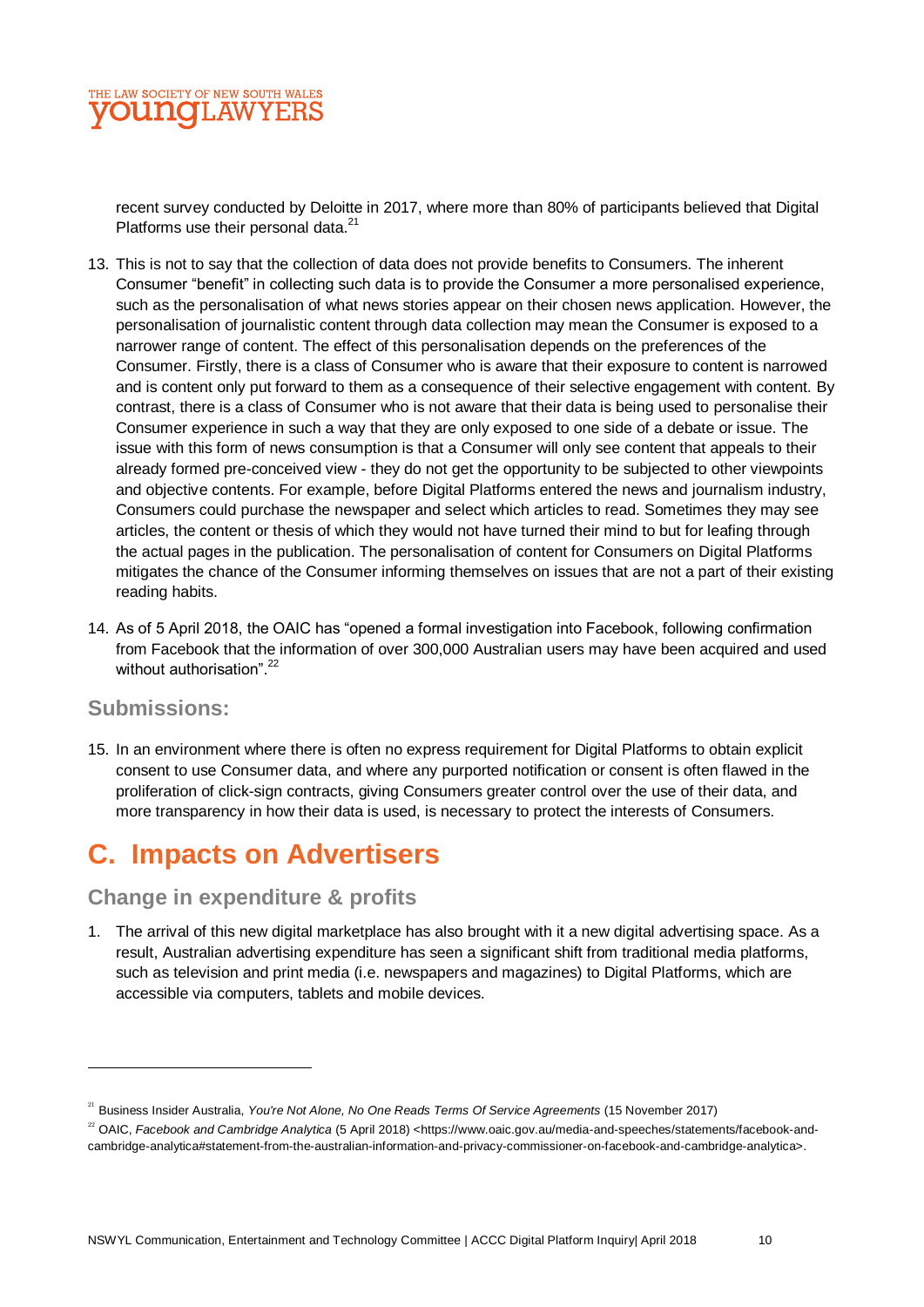### THE LAW SOCIETY OF NEW SOUTH WALES **DU NOT. AW YERS**

- 2. In Australia, printed newspaper revenue rapidly declined from \$1.5 billion in 2009 to \$1.2 billion in 2014 and, accordingly, advertising revenue declined from \$2.9 billion to \$2.1 billion during this period.<sup>23</sup> This shift is largely attributable to traditional readership switching from print to online and digital news content, which has diminished the interest of media buying agencies and businesses in print advertising given the significant shift in potential audience reach. $^{24}$  A report by PwC has estimated that newspaper industry revenue will continue to diminish by 8.9% p.a. until 2021. $^{25}$
- 3. The emergence of Digital Platforms has provided advertisers with a range of additional channels to reach the desired target audience via their marketing mix. Advertisers are now able to generate 'transmedia' campaigns spanning across multiple media platforms<sup>26</sup> enhanced by the ease with which digital platforms work in conjunction with traditional media to increase marketing effectiveness. $27$  For example, data from a 2004 ACMA survey showed as many as 56% of participants preferred being able to skip advertising on digital media services.<sup>28</sup> Some advertising agencies have shifted towards online advertising market such as Facebook and Google with, not only a potential larger audience, but also greater flexibility in style of advertisements and not being restricted by traditional advertising constraints, such as timeslots on a free to air networks.
- 4. Advertisers in agencies now have more options for their marketing ideas and strategies through effective use of such 'transmedia' campaigns, which has also boosted employability of creative professionals such as copywriters and art directors.<sup>29</sup> Moreover, new technical skills and specialisations have emerged as a result of increased demand for Digital Platform based skills. Examples of such skills are search engine optimisation, digital campaign strategy, content management and marketing, new training programs and education platforms have been created.
- 5. The Committee acknowledges that the impact on advertisers is ongoing, as online advertising continues to hold its place as the fastest-growing channel of advertising.<sup>30</sup> Digital Platforms have provided not only a new stage for advertising to take place but also an impetus for traditional advertisers to grow with, and adapt to, these new trends to "build cross-functional and multi-disciplinary" marketing and advertising strategies across traditional and emerging platforms.<sup>31</sup>
- 6. However, some businesses have questioned the desirability of advertising through these Digital

<sup>&</sup>lt;sup>23</sup> PriceWaterhouseCoopers, *Australian Entertainment and Media Outlook* (2014) PWC) <https://outlook2017.ezimerchant.com/>.  $^{24}$  Ibid.

<sup>&</sup>lt;sup>25</sup> Rose Baker, PWC: Slow Ad Market Offers 'Grim and Terrifying' Outlook for the Economy (5 June 2017) AdNews

<sup>&</sup>lt;http://www.adnews.com.au/news/pwc-slow-ad-market-offers-grim-and-terrifying-outlook-for-the-economy>.

<sup>26</sup> Gali Einav, 'Introduction - "Back to the Future": Consumer and Business Trends in the Digital Age' in Gali Einav (eds) *The New World of Transitioned Media – Digital Realignment and Industry Transformation* (Springer International Publishing, 2015) 1, 5.

<sup>27</sup> Gulnara Z. Karimova, 'Interactivity and Advertising Communication' (2011) 3(5) *Journal of Media and Communication Studies* 160.

<sup>&</sup>lt;sup>28</sup> Australian Communications and Media Authority, Supply & Demand: Catch Up TV Leads Australia Online Video Use, (10 February 2015) <https://www.acma.gov.au/theACMA/engage-blogs/engage-blogs/Research-snapshots/Supply-and-demand-Catch-up-TV-leads-Australians-use-of-catch-up>.

<sup>29</sup> Madalina Moraru, 'Professionals' View on Nowadays Creativity in Online Advertising' (2017) 10(2) *Journal of Media Research* 37.

<sup>&</sup>lt;sup>30</sup> Amin Sayedi, Kinshuk Jerath and Kannan Srinivasan, 'Competitive Poaching in Sponsored Search Advertising and Its Strategic Impact on Traditional Advertising' (2014) 33(4) *Marketing Science* 586.

<sup>31</sup> McKinley Marketing Partners, *2016 Marketing Hiring* Trends (2016) 2 <http://pages.mckinleymarketingpartners.com/BD\_WC-2016FEB19-ALL-WPHiringTrends\_ContentRequestPage.html>.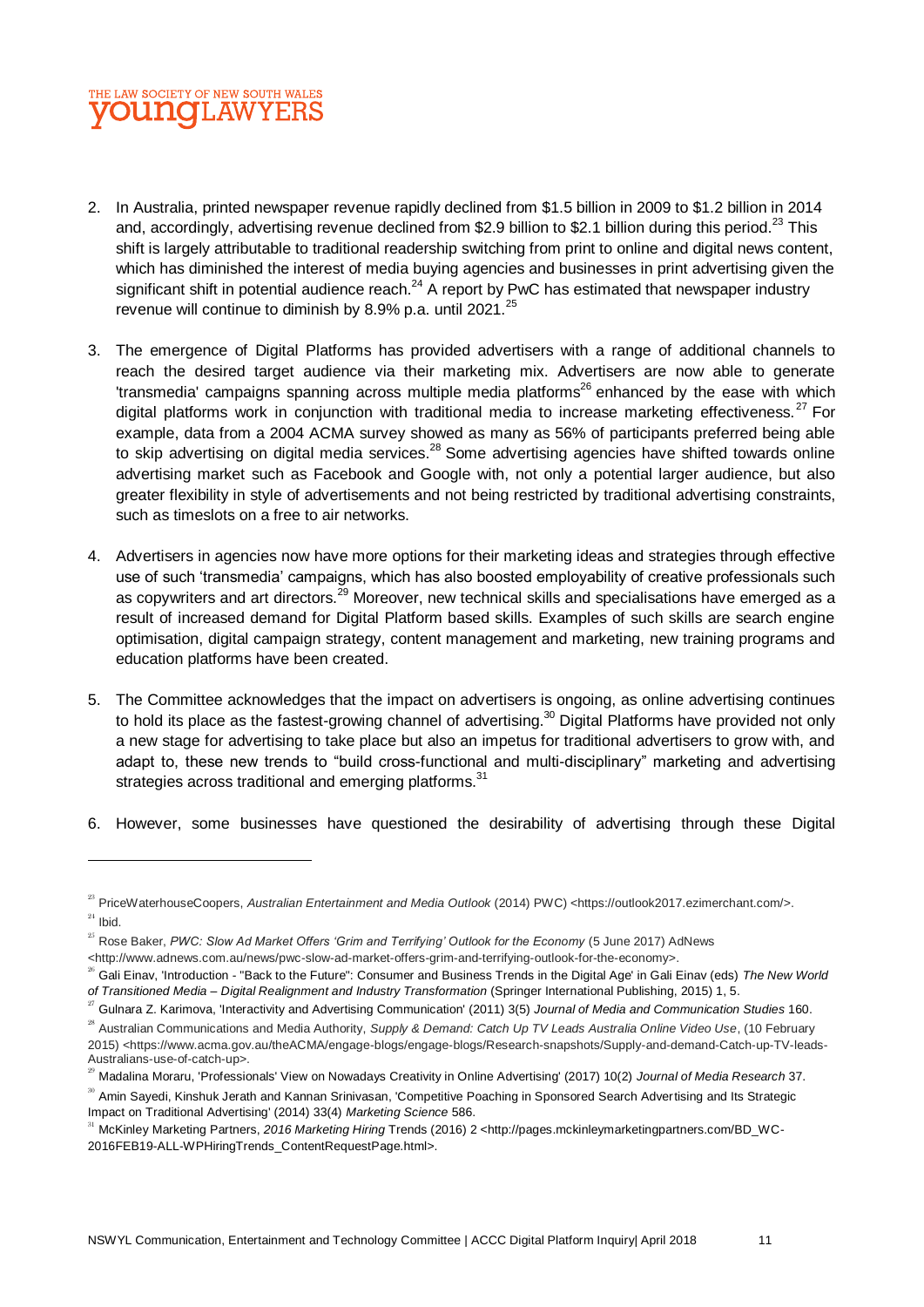

Platforms. Examples include:

 $\overline{a}$ 

- a) Unilever, the world's second biggest marketing spender, recently warning that it will withdraw its advertising from Facebook and Google if Facebook fails to eradicate content which "create division in society and promote anger and hate"; $^{32}$
- b) The YouTube scandal in 2017 where businesses pulled their advertisements from YouTube and Google over concerns about their brand names appearing next to extremist content:<sup>33</sup>
- c) In 2017, Facebook was made to refund businesses for measurement errors in its metrics.  $34$
- 7. Using digital data to determine return on investment and cost of advertisements has also proven risky for businesses due to increased advertising fraud, with an estimated global cost to businesses of \$16.4 billion in  $2017.<sup>35</sup>$
- 8. Digital Platforms' ability to capture and analyse massive amounts of structured and unstructured data from their users has boosted their effectiveness in providing business with greater actionable insights that can be used to inform marketing and advertising strategies and decisions. The ability to access and analyse this data gives Digital Platforms a competitive advantage over traditional advertising agencies and publishers. Businesses also are able to implement their advertising on Digital Platforms to better target users with more personalised advertising and more focused and relevant audience reach.
- 9. Disintermediation, or "cutting out the middleman", is a phenomenon that has evolved with the rise of technology. Amazon and eBay have long held the role of the "middleman" in connecting suppliers and Consumers in a more streamlined way, which has significantly impacted the way in which brick-andmortar stores have shifted their own operations. Similarly, Google and Facebook, backed by their vast catalogue of data relating to user insights, demographics and data-based return on investment quantification, have inserted themselves as the "new middleman" in advertising and are providing agency-like functions by making it more convenient for businesses to join and interact over the advertising marketplace, a marketplace previously accessed only by ad agencies.
- 10. For example, Google's *DoubleClick* marketplace helps businesses buy and sell display advertising across the Internet including programmatic advertising backed by Google's user database on both the supply side and the demand side. *DoubleClick bid manager* helps businesses find the right audience and *DoubleClick for publishers* helps publishers offer advertising inventory to multiple businesses simultaneously. Facebook also leverages the same targeting data used on Facebook and Instagram in their *Facebook Audience Network*, which helps businesses take native advertising on their platforms to

<sup>32</sup> Julia Kollewe, 'Marmite Maker Unilever Threatens to Pull Ads from Facebook and Google', *The Guardian* (online), 13 February 2018 <https://www.theguardian.com/media/2018/feb/12/marmite-unilever-ads-facebook-google>.

<sup>33</sup> Marketing Land, *Major US Brands Now Pulling Ads from YouTube & Google over Extremist Content* (22 March 2017) <https://marketingland.com/american-brands-stop-advertising-google-youtube-extremist-209998>.

<sup>34</sup> Marketing Land, *Facebook Refunds Advertisers for Mobile Video Ads Played out of View* (6 November 2017) <https://marketingland.com/facebook-refunds-advertisers-mobile-video-ads-played-view-227834>.

<sup>&</sup>lt;sup>35</sup> CNBC, Online Ad Fraud is a 'Widespread' Problem, Google and Other Big Ad Platforms Admit (21 July 2017)

<sup>&</sup>lt;https://www.cnbc.com/2017/07/21/google-oath-others-ad-fraud-widespread-problem.html>.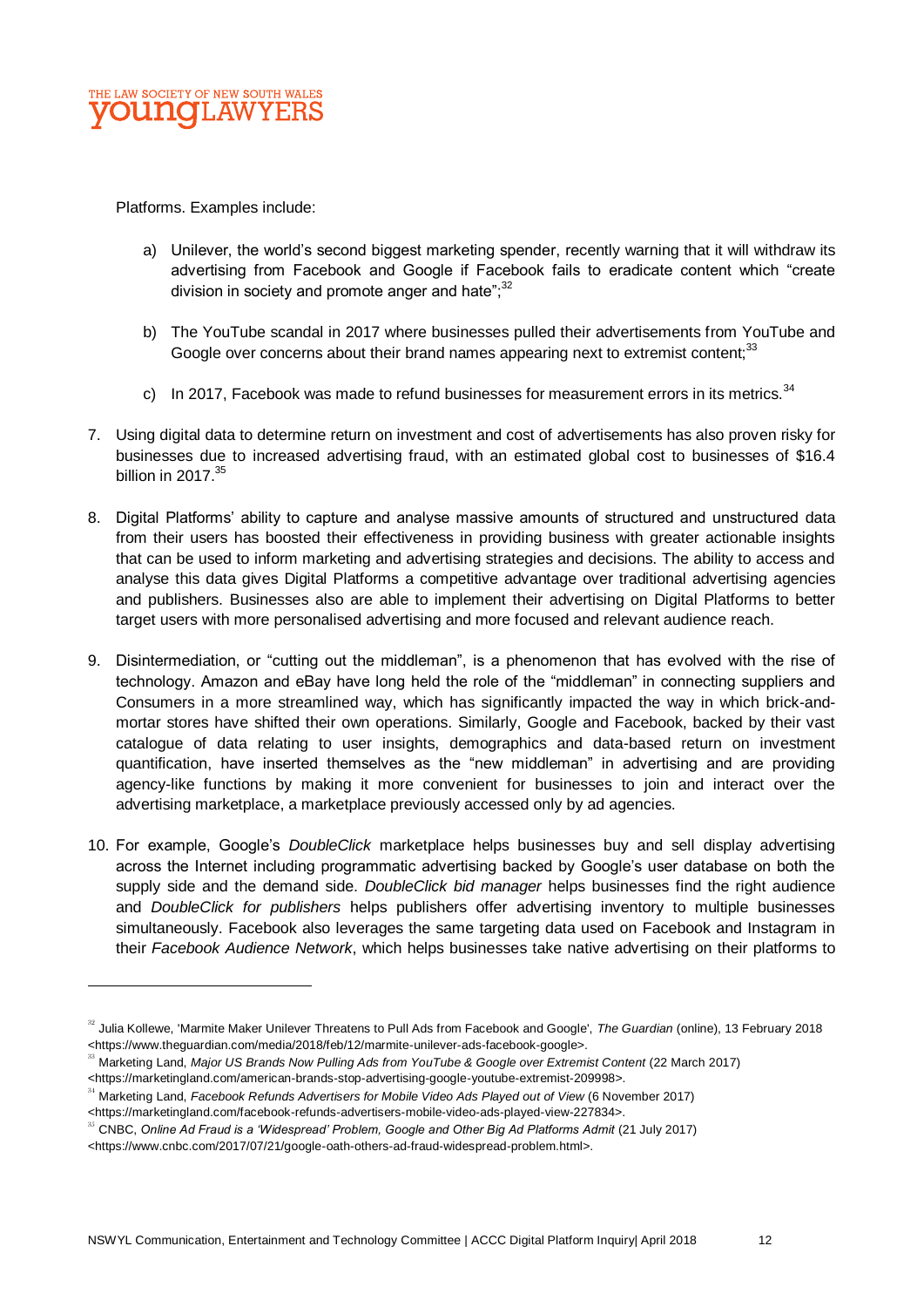

third party publishers.

- 11. Arguably, Google may have contributed in changing the advertising industry's mindset on return on investment quantification by offering *cost per click* data through its *Google Analytics Solution*, which can be linked with *DoubleClick* and fed back directly and almost instantaneously to businesses.<sup>36</sup> Facebook also measures and reports on conversions and impressions, i.e. how many users the ads on their platforms are reaching through *Facebook Pixel*. Traditionally, advertising agencies calculated the success of an advertising campaign with focus groups, with the key criterion being likability, rather than conversion.<sup>37</sup> With improved data quality, advertising campaigns and single ads can be more accurately measured for their impact and overall effectiveness. The end result for businesses is the ability to have better budget allocations and even the potential to secure a substantial budget increase.
- 12. Size or the ability to quash competitors are not themselves anti-competitive behaviour but using market dominance to leverage own services and reduce choice, can be. For instance, Google has been ordered to set aside €2.42 billion to pay a record European Union antitrust fine for favouring its shopping service in search results.<sup>38</sup> This case is currently under appeal by Google.

### **Submissions:**

- 13. Digital Platforms such as Google and Facebook's ability to access Consumer data has created a powerful market in the digital advertising space. Whilst business advertising expenditure continues to grow from year to year, Google and Facebook continue to account for most of that spending. The shift in reliance to online data metrics and analytics been sculpted by the disintermediation of advertising agencies. The duopoly of Google and Facebook as rich sources of advertiser data will likely continue to reduce choice and increase costs, not only for advertising publishers but also for businesses looking to advertise. The Committee acknowledges that Google and Facebook are not the only Digital Platforms participating in such conduct, i.e. Apple Inc or Twitter Limited. Therefore, the Committee recommends that Google and Facebook be treated as leading examples as to the types of conduct Digital Platforms engage in and the affect such conduct is having on Consumers.
- 14. However, the Committee submits that Digital Platforms' are receptive to change and will continue to innovate to suit the needs of their Consumer base. As key players in advertising metrics and data, Digital Platforms will continue to drive innovation in this sector in order to remain a viable option for advertisers and businesses.
- 15. Whilst businesses must find the right combination of online and offline advertising, a greater level of vigilance is required when exploring new advertising platforms. This places greater incentive on

<sup>36</sup> Vivek Sharma, 'How is digital disruption hurting advertising agencies?' on *USC Marshall School of Business* (18 September 2017) [<https://www.marshall.usc.edu/blog/how-digital-disruption-hurting-advertising-agencies>](https://www.marshall.usc.edu/blog/how-digital-disruption-hurting-advertising-agencies).

 $37$  Ibid.

<sup>&</sup>lt;sup>38</sup> European Commission, Antitrust: Commission Fines Google €2.42 Billion for Abusing Dominance as Search Engine by Giving Illegal *Advantage to Own Comparison Shopping Service – Factsheet* (27 June 2017) <http://europa.eu/rapid/press-release\_MEMO-17- 1785\_en.htm>.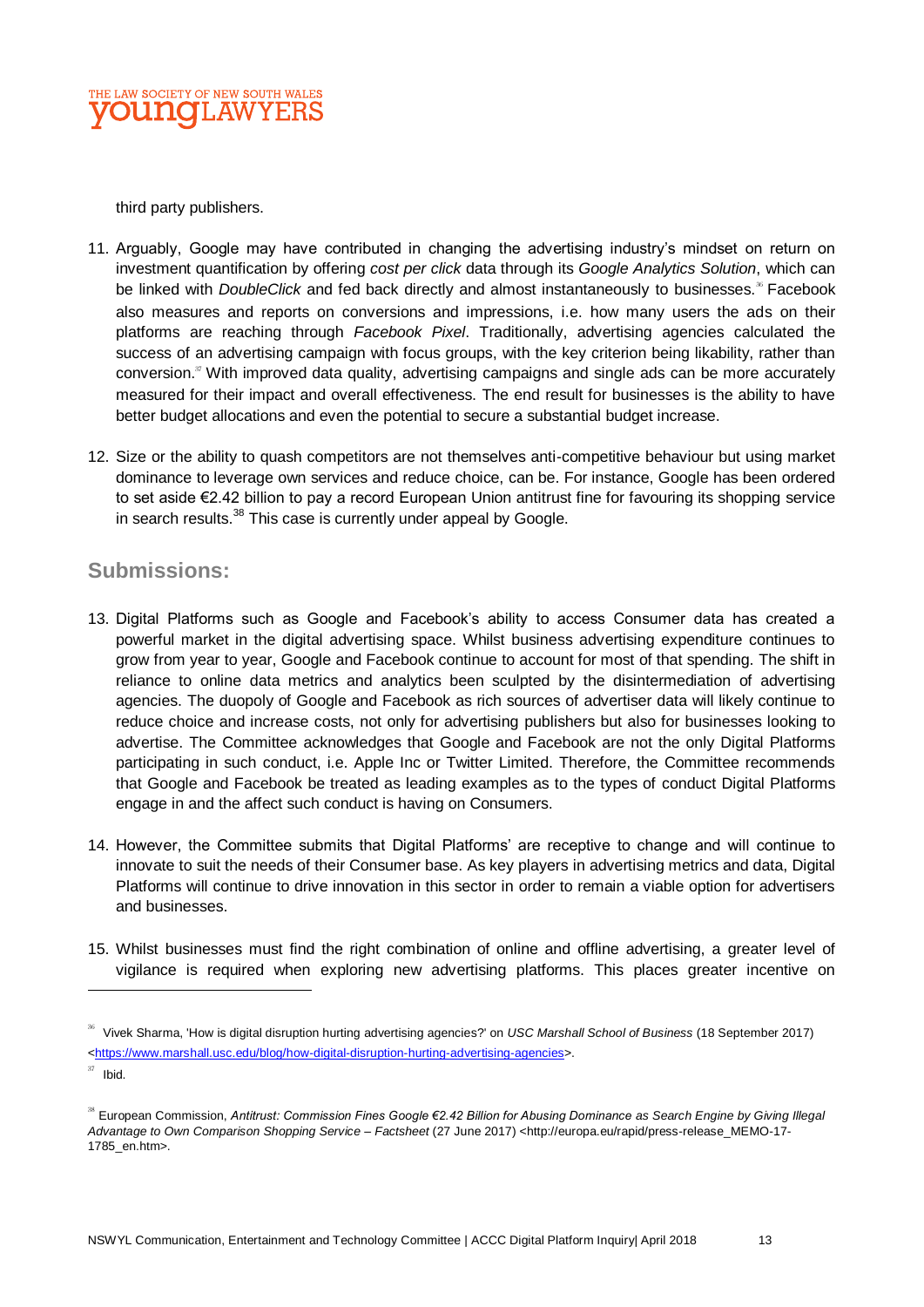

advertisers and businesses to ensure they do their due diligence before enthusiastically delving into the Digital Platform advertising space. The Committee submits that this is the responsibility of the private sector, and regulator intervention is not currently appropriate.

# **D. Impacts on Traditional Media Organisations and Media Content Creators**

- 1. The 2017 Deloitte Media Consumer Survey found that 37% of respondents most frequently use digital sources, including social media sites and news aggregators as their primary source of news, down slightly down from 40% in 2016.<sup>39</sup> Accordingly, TMOs have experienced higher levels of competition on Digital Platforms from search engines (Google News, Bing News), social media platforms (Facebook, Twitter), government websites (ABC and SBS News), information sharing websites (Wikipedia) and blogs due to the growth opportunities within the industry and the absence of barriers to entry such as restrictive licensing regulations and high capital requirements.
- 2. The proliferation of Digital Platforms has increased choice of content by giving Consumers greater access to more content and via new modes of delivery, such as on demand videos and podcasts. Digital Platforms have also changed the way Consumers interact with content and even give Consumers a platform and opportunity to become content creators.
- 3. The Committee recognises three distinct impacts of Digital Platforms on TMOs and media content creators, which are outlined and explained below.

#### **Impacts on the creation of news content**

 $\overline{a}$ 

- 4. Digital Platforms are transforming the creation of news and journalistic content (that is, the process of newsgathering). This, in turn, can and has affected the quality of news and journalistic content. However, increased content and increased access to content has not necessarily coincided with an increase in diversity of content. This is largely due to Digital Platforms' constant need to provide 'relevant' content to their Consumers, using algorithms built from their users' clicks, likes, comments and shares.
- 5. Online news content, especially content created by aggregators, has, in some cases, tended to lack the depth of research, journalistic integrity and provocative commentary in comparison to a paid subscription service, as those provided by TMOs. Freely available online news is often 'soft news' centered upon sports, entertainment, gossip and advice columns, partly due to positive feedback from user data and the higher costs associated with investigative journalism.<sup>40</sup>

<sup>39</sup> Deloitte, *Media Consumer Survey 2017* (2017) 25 <https://www2.deloitte.com/au/en/pages/technology-media-andtelecommunications/articles/media-consumer-survey-2017.html>.

<sup>40</sup> Victor Pickard and Alex T. Williams, 'Salvation or Folly?' (2014) 2(2) *Digital Journalism* 195, 197.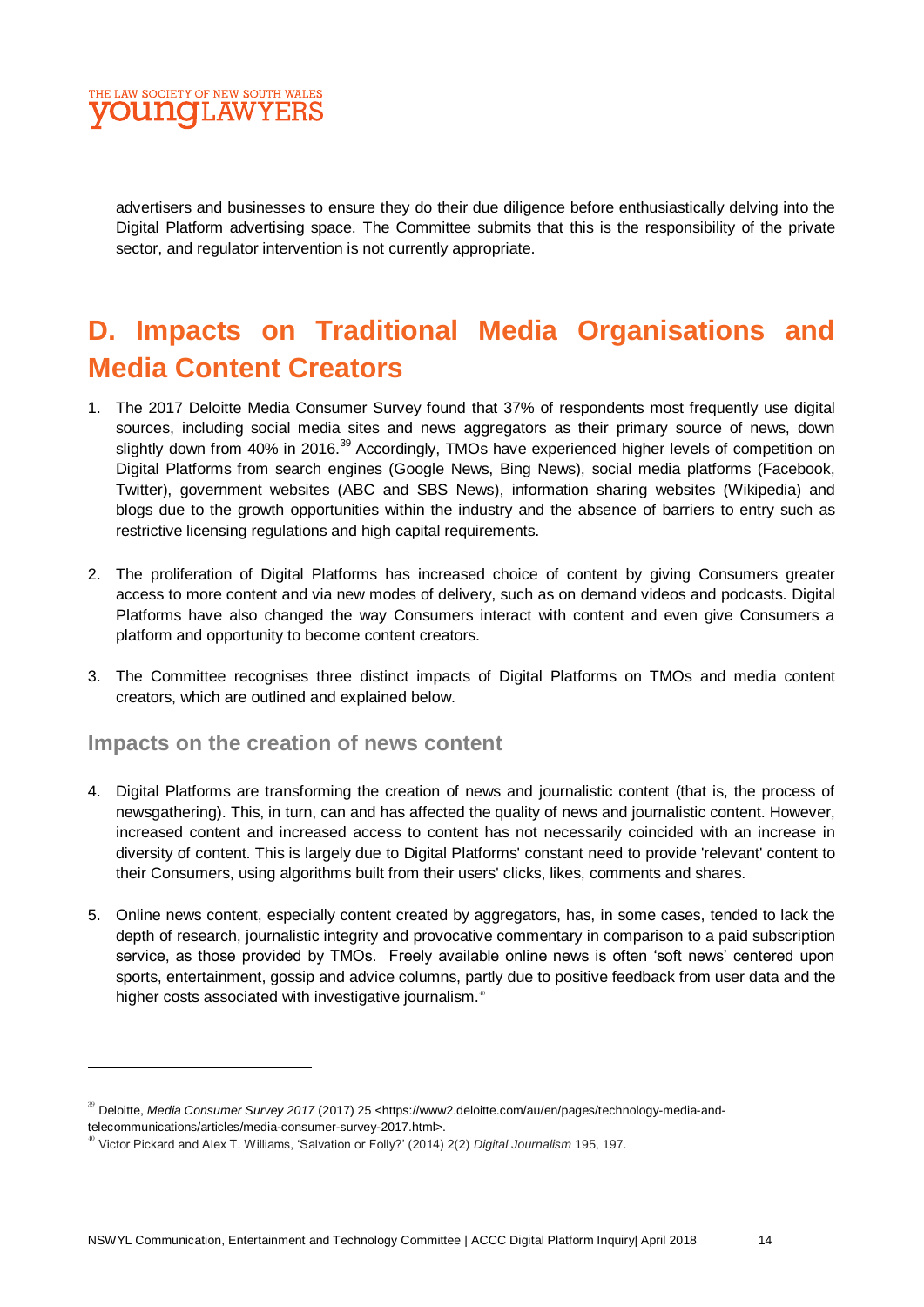## THE LAW SOCIETY OF NEW SOUTH WALES **OU NOT AWYERS**

6. By filtering the information Consumers receive based on algorithms and preferences, Digital Platforms effectively reduce the viewpoints Consumers receive, thereby leading to 'echo chambers' and 'filter bubbles' that reinforce their own biases. Consumers rely heavily on Digital Platforms as their sources of news and content, where despite having a greater choice of content than ever before, many Consumers are not exposed to or do not choose to take the extra step to access the alternate views or news that have not been curated and readily presented to them on a 'Newsfeed'.

### **Impacts on distribution of news content**

- 7. For most, the Internet has become the first-place people look for information.<sup>4</sup> As such, TMOs have been forced to adapt their business models, as reflected in the rollout of Digital Platforms subscriptions, hard and metered paywalls, industry initiatives and business restructures.
- 8. Despite TMOs experiencing revenue growth from distributing through Digital Platforms, there remains a larger gap in earnings from the lost revenue for print media, which has led to widespread print closures and cost cutting measures. For example, Seven West Media reported a \$40 million reduction in its cost base in 2016-17 and a cost rationalisation target of \$125 million across 2017-19.<sup>42</sup>
- 9. The Committee proffers that freely available news on the internet may have influenced the Australian Broadcasting Corporation's decision to launch the first 24-hour news channel in 2010, which provides audiences with the opportunity to watch breaking news as it happens with quality reporting and analysis rather than waiting for watch the news at pre-assigned time slot.<sup>43</sup> This is in addition to access to news through multiple platforms such as ABC News Online, ABC News Radio and ABC Mobile.

### **Impact on interaction with news content**

 $\overline{a}$ 

10. Finally, it is evident that Digital Platforms are transforming how Consumers *interact* with news and journalistic content. For example, Consumers now often have the ability to interact with and critique news material by leaving comments on social media platforms. This gives Consumers the ability to offer opinions in response to the news that is being provided and even at times, make corrections to information. This has transformed how news is reported, through an expectation that stories need to attract Consumer interaction in order to be deemed successful – particularly in terms of generating revenue as 'clicks' generally equate to greater advertising revenues. This in turn, has impacted Consumers' expectations of news coverage, and has transformed the nature, quality and format of news reporting.

<sup>&</sup>lt;sup>41</sup> Andrea Carson, 'Behind the Newspaper Paywall – Lessons in Charging for Online Content: A Comparative Analysis of Why Australian Newspapers are Stuck in the Purgatorial Space between Digital and Print' (2015) 37(7) *Media, Culture & Society* 1022, 1023.

<sup>42</sup> Max Mason, 'Seven West Media Cuts Dividend to Focus on Balance Sheet', *Australian Financial Review* (online), 19 February 2018 [<http://www.afr.com/business/media-and-marketing/tv/seven-west-media-cuts-dividend-to-focus-on-balance-sheet-20180219](http://www.afr.com/business/media-and-marketing/tv/seven-west-media-cuts-dividend-to-focus-on-balance-sheet-20180219-h0wc7i#ixzz59crHxok1) [h0wc7i#ixzz59crHxok1>](http://www.afr.com/business/media-and-marketing/tv/seven-west-media-cuts-dividend-to-focus-on-balance-sheet-20180219-h0wc7i#ixzz59crHxok1).

<sup>43</sup> Australian Broadcasting Corporation, *ABC to Launch 24-Hour News Channel* (21 January 2010)

<sup>&</sup>lt;http://www.abc.net.au/news/2010-01-21/abc-to-launch-24-hour-news-channel/1217150>.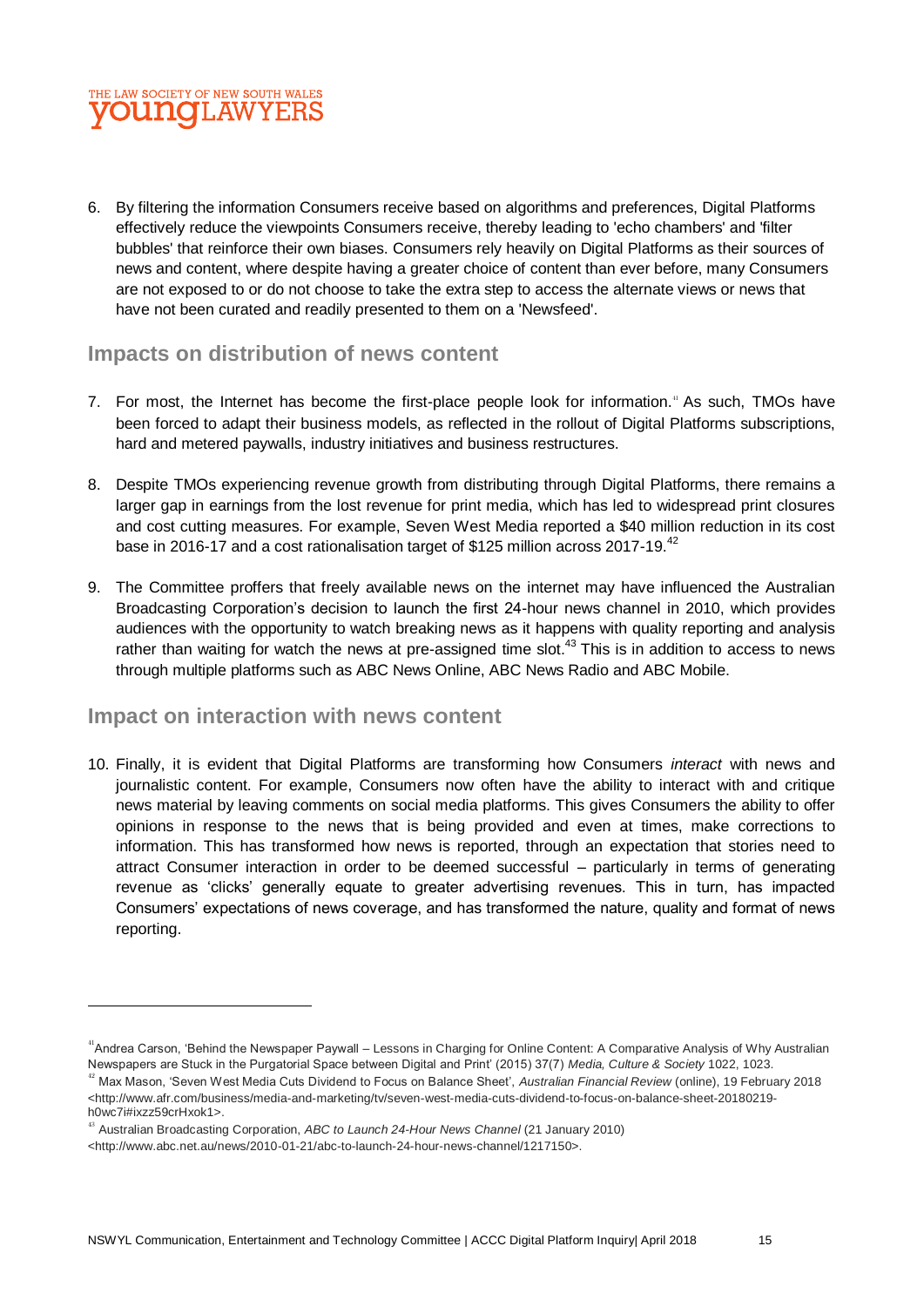

- 11. In light of the above, it should be noted that free-to-air networks have maintained high ratings for news coverage every day of the week. This is evidenced by news programs accounting for three out of the five highest rating programs and ratings for news program ranging from 600,000 to 1,000,000 viewers.<sup>44</sup> The Committee acknowledges that the shift in Consumer expectations and consumption of journalistic content has more directly impacted print media services – which have needed to shift their business practice models to include greater online accessibility and digital interactions and functionality.
- 12. The constant drive to emphasise relevant and Consumer engaging above quality content (noting that quality is of course, a subjective concept), is telling of the ways Digital Platforms calculate relevance. The success of content is measured on its interactions, ranging from basic behavioural metrics and automatic impulsive reactions such as scrolling speed or the duration of page views to the level of interaction among multiple users in a social network.<sup>45</sup> Further, clicking on a like button or sharing a link demands little cognitive effort, and many users are evidently happy to indulge this lack of effort. This ease of interaction can promote cognitive distortions such as the "availability" heuristic, where if an event or memory can easily be recalled, it is assumed to be particularly probable or common.<sup>46</sup>
- 13. Arguably, if Digital Platforms did not exist, Consumers would still subscribe to and only consume content that predominantly reaffirms their opinions and interests. Digital Platforms simply augments this capacity however this content may have otherwise available via TMO's. Surveys also suggest that internet users trust search engines to find the best information, check other sources and discover new information in ways that can burst 'filter bubbles' and open 'echo chambers'.<sup>47</sup>
- 14. In the same 2017 Deloitte Survey mentioned above, 65% of respondents who access news through online sources are concerned about being exposed to 'fake news' online although 80% believe they are capable of discerning it, with 76% claiming they take the time to consider the author and source of the news<sup>48</sup>
- 15. If this is the case, then concern should not be directed to the diversity or quality of content, but on Digital Platforms' use of algorithms to influence how public opinion is formed, rather than in the pursuit of relevance. These are unchartered waters for the legislature and judiciary, as in the past, TMOs' delivery of accurate news was their key to profitability, rather than gaining advertising revenue driven by 'clicks'.
- 16. The Facebook/Cambridge Analytica scandal illustrates one example of the emerging issue, in which a Digital Platform and its access to Consumer data combined with algorithms gave a third party the ability to influence public debate. This follows a controversy earlier in 2016; after Facebook deployed algorithms to replace its human 'Trending News' team, Facebook started to see fake stories showing up

<sup>44</sup> TVTonight, *Australian Television Ratings from 4 March 2018 to 15 March 2018* <https://tvtonight.com.au/category/ratings>

<sup>45</sup> Konrad Lischka and Christian Stocker, *Digital Public: Looking At What Algorithms Actually Do* (7 February 2018) The Conversation <https://theconversation.com/digital-public-looking-at-what-algorithms-actually-do-91119>.

 $^{46}$  Ibid.

<sup>&</sup>lt;sup>47</sup> William H Dutton, Fake News, Echo Chambers and Filter Bubbles: Underresearched and Overhyped (6 May 2017) The Conversation <https://theconversation.com/fake-news-echo-chambers-and-filter-bubbles-underresearched-and-overhyped-76688>.

 $48$  Deloitte, above n 40, 28.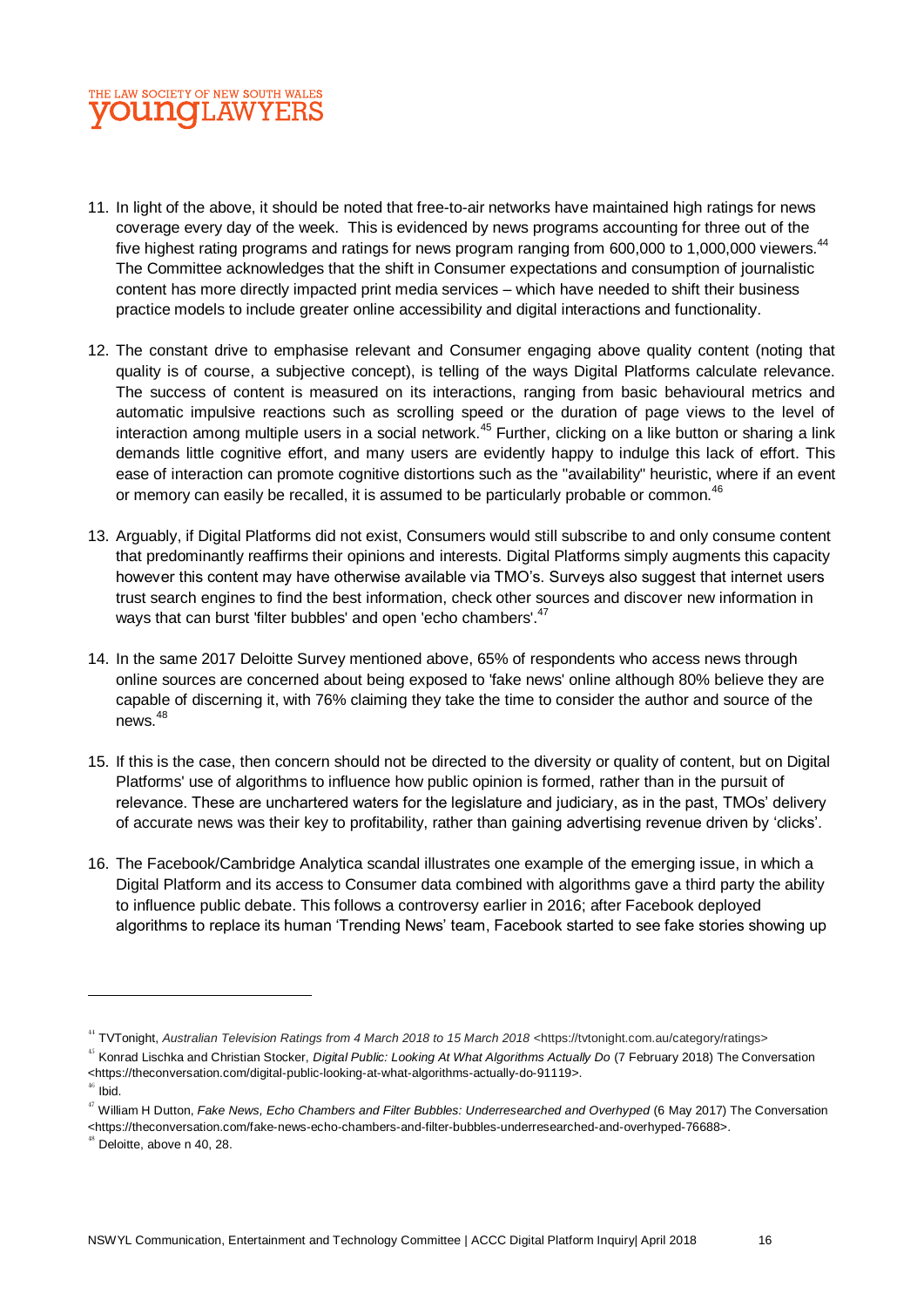

in the trending box, as the algorithm was not sophisticated enough to distinguish an accurate news story from an inaccurate one.<sup>49</sup>

17. Google's search algorithm has also been criticised for systematically promoting information that is either false or influenced by political bias on subjects as varied as climate change to homosexuality.<sup>50</sup>

#### **Submission:**

18. It is the Committee's view that ensuring diversity and quality in media content, in particular news, requires transparency and increased Consumer awareness of the algorithms and mechanisms being used to influence public discourse. Additionally, regarding content creation, the ACCC should consider recommending reaffirming or strengthening current codes and guidelines designed to ensure journalistic integrity.

# **E. Proposed Regulations**

- 1. The Committee considers the laws and regulations mentioned in Attachment B of the Issues Paper as adequate and the Committee is unaware of any further existing or proposed law or regulations which it deems should be taken into account by the ACCC in this Inquiry.
- 2. The Committee notes the repeal of the two media control and ownership rules by the *Broadcasting Legislation Amendment (Broadcasting Reform) Act 2017* (Cth).
- 3. The Committee also further notes that there is no positive obligation on Digital Platforms for the verification of its news or journalistic content. However there have been recent efforts by Digital Platforms which have taken steps in the verification of its content. Facebook notably permits business owners to verify their pages through providing a mobile phone number or other information which the platform matches with public records.<sup>51</sup>By contrast, Consumers are no longer able to use telephone numbers to connect with other Facebook Consumers.
- 4. Recent efforts in Europe have demonstrated how both government policy and regulations can create obligations incumbent on Digital Platforms to ensure the veracity of their content.<sup>52</sup> Of note is the German Network Enforcement Law, which permits the government to penalise unlawful behaviour of social media networks of more than 2 million registered users.<sup>53</sup>

<sup>49</sup> Timothy B. Lee, *Facebook's Fake News Problem, Explained* (16 November 2016) Vox <https://www.vox.com/newmoney/2016/11/16/13637310/facebook-fake-news-explained>.

<sup>50</sup> Olivia Solon and Sam Levin, 'How Google's Search Algorithm Spreads False Information with a Rightwing Bias', *The Guardian* (online), 16 December 2016 <https://www.theguardian.com/technology/2016/dec/16/google-autocomplete-rightwing-bias-algorithmpolitical-propaganda>.

<sup>51</sup> Sarah Kimmorley, *Australian Businesses Can Now Have a 'Verified' Facebook Page* (7 October 2015) Business Insider Australia <https://www.businessinsider.com.au/aussie-businesses-can-now-have-a-verified-facebook-page-2015-10#6hSSBhLBLlp1j20T.99>.

<sup>52</sup> Yasmeen Serhan, 'Italy Scrambles to Fight Misinformation Ahead of Its Elections', *The Atlantic* (online), 24 February 2018

<sup>&</sup>lt;https://www.theatlantic.com/international/archive/2018/02/europe-fake-news/551972/>.

<sup>53</sup> Linda Kinstler, 'Can Germany Fix Facebook?' *The Atlantic* (online), 2 November 2017